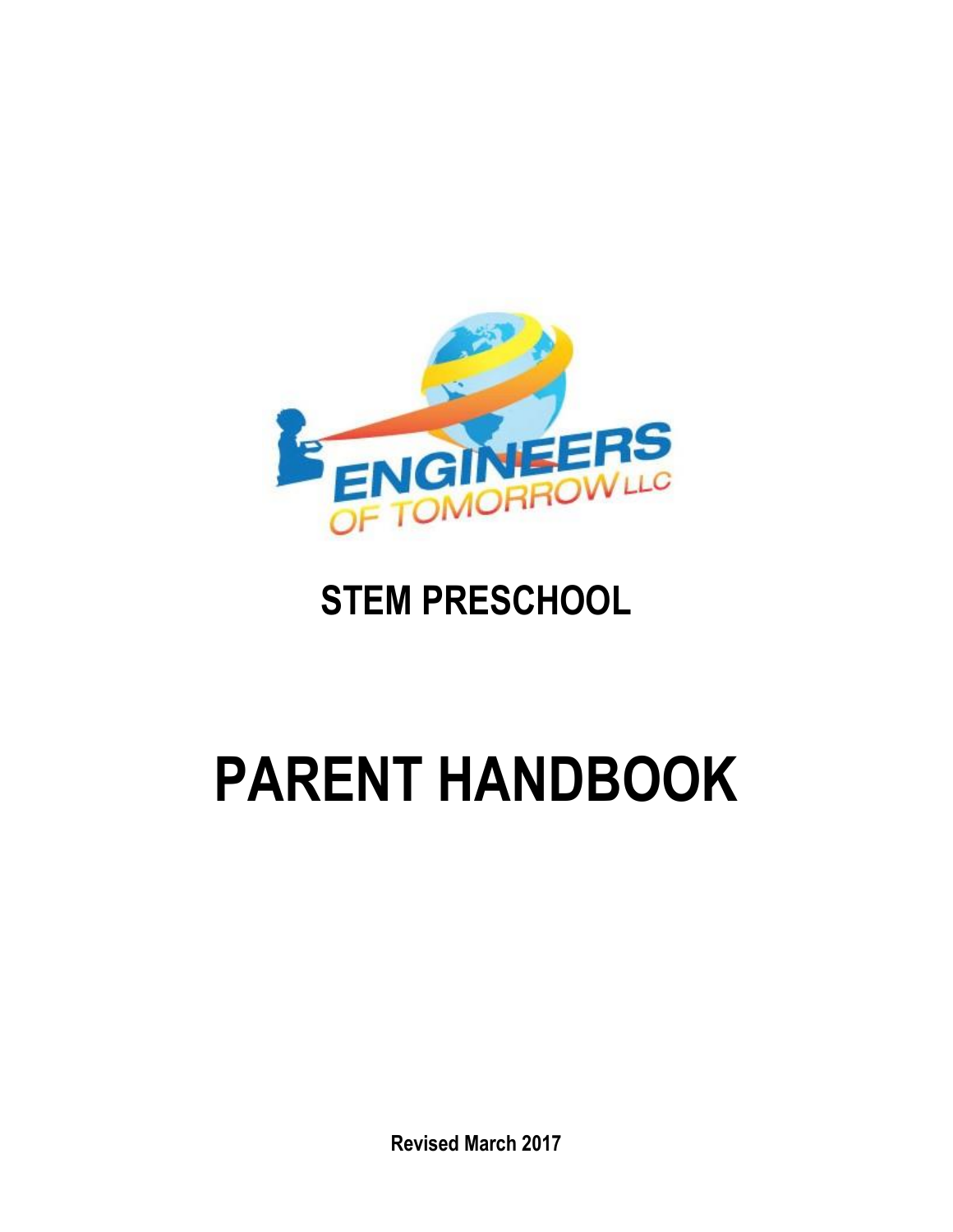## **TABLE OF CONTENTS**

| <b>TOPIC</b> |                                                          | <b>PAGE#</b>                          |
|--------------|----------------------------------------------------------|---------------------------------------|
| 1.           | <b>Welcome</b>                                           | 2                                     |
| 2.           | <b>Hours of Operation</b>                                |                                       |
| 3.           | Communication                                            |                                       |
| 4.           | <b>Enrollment Policy</b>                                 |                                       |
| 5.           | <b>State Licensing Requirements</b>                      |                                       |
| 6.           | <b>Tuition/Payment Procedures</b>                        | 2 2 2 3 3 3 3                         |
| 7.           | <b>Absences</b>                                          |                                       |
| 8.           | <b>Preschool Holidays/Closures</b>                       | $\overline{4}$                        |
| 9.           | <b>Late Pick Up Fees</b>                                 | $\overline{4}$                        |
| 10.          | <b>Schedule Offerings</b>                                | $\overline{\mathbf{4}}$               |
| 11.          | <b>Arrivals and Departures</b>                           |                                       |
| 12.          | <b>Check In/Out</b>                                      |                                       |
| 13.          | <b>Clothing/Attire</b>                                   |                                       |
| 14.          | <b>Personal Belongings</b>                               |                                       |
| 15.          | <b>Supplies</b>                                          |                                       |
| 16.          | <b>Infants and Pre-Toddler Schedules</b>                 |                                       |
| 17.          | <b>Preschool Schedule</b>                                |                                       |
| 18.          | <b>Nap/Quiet Time</b>                                    |                                       |
| 19.          | <b>Indoor/Outdoor Play</b>                               |                                       |
| 20.          | <b>Meals</b>                                             | 45555666667                           |
| 21.          | <b>Cleanliness/Hygiene</b>                               |                                       |
| 22.          | <b>Fire Drills</b>                                       | 7                                     |
| 23.          | <b>Toilet Training</b>                                   | $\overline{7}$                        |
| 24.          | <b>Parental Involvement</b>                              | 8                                     |
| 25.          | <b>Activities/Curriculum</b>                             | $\begin{array}{c} 8 \\ 8 \end{array}$ |
| 26.          | <b>Preschool Rules</b>                                   |                                       |
| 27           | <b>Reporting Requirements</b>                            | 9                                     |
| 28.          | <b>Discipline</b>                                        | 9                                     |
| 29.          | <b>Illness</b>                                           | 10                                    |
| 30.          | <b>Medications</b>                                       | 11                                    |
| 31.          | <b>Medical Emergencies</b>                               | 11                                    |
| 32.          | <b>Termination Policies</b>                              | 11                                    |
| 33.          | <b>Gang-Free Zone</b>                                    | 12                                    |
| 34.          | <b>Health and Immunization Records</b>                   | 12                                    |
| 35.          | <b>Child Abuse and Neglect</b>                           | 12                                    |
| 36.          | <b>Annual Training Requirements</b>                      | 13                                    |
| 37.          | <b>Revisions to Handbook and Contract</b>                | 13                                    |
| 38.          | <b>Receipt of Parent Handbook/Policy Acknowledgement</b> | 14                                    |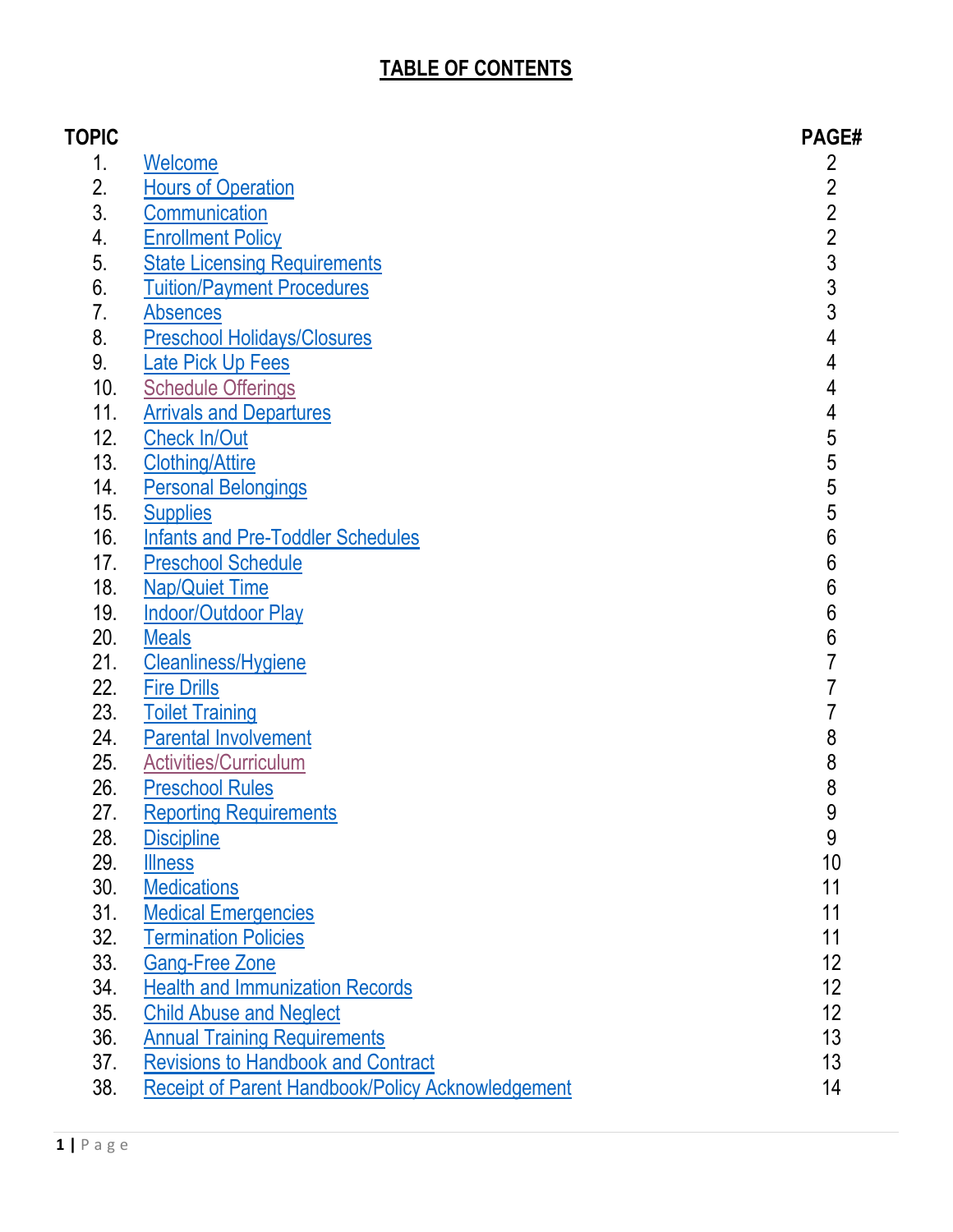#### **1. WELCOME**

Welcome to Engineers of Tomorrow STEM Preschool! We sincerely hope this will be the beginning of a rewarding and trusting relationship between your family and ours. This handbook is meant to serve two purposes: 1) explain what you should expect from us and 2) explain what your responsibilities are. As always, please feel free to contact the Director, or any other staff member, in person, or via telephone or email, should you have any questions/comments/concerns about any of the topics covered in this handbook.

Please read this document in its entirety and keep it handy for future reference. Thank you for trusting your child with us and selecting us for your child's educational home!

#### *Philosophy*

We are committed to the education and care of your child. It is our goal to introduce an engaging program to our scholars that promotes intellectual learning (reasoning, predicting, problem solving, etc.) versus academic learning (memorizing, practicing, etc.). Laying the foundation for a lifetime of leaning is paramount to our students' long-term success and we strive to spark that interest in each of our unique students.

#### *Our Faculty*

We believe our program is only as effective as our personnel. Our classes are led by experienced caregivers, of whom are observed and evaluated on a routine basis to ensure the highest level of quality and compliance. Every employee is background checked and FBI fingerprinted. There will always be at least one staff person in each classroom that is first aid and CPR certified. We, additionally, ensure our caregivers have the appropriate number of training clock hours, per standards set forth by Licensing, on specific child development topics.

#### <span id="page-2-0"></span>**2. HOURS OF OPERATION**

Other than closures for holidays and staff development days, we are open Monday through Friday all year long from 6:30am to 6:30pm.

#### <span id="page-2-1"></span>**3. COMMUNICATION**

Good communication is of the utmost importance. When a new family is accepted into the preschool, we like to be sure that we can share openly about any concerns or questions that may arise. It is important that there is a similar child care philosophy between this preschool and the parents. We welcome questions, suggestions, feedback, or discussions of any kind that are oriented towards a positive outcome for the child(ren). Sensitive issues will be discussed in private at a mutually beneficial time.

#### *Daily Connect*

For our students, we utilize an informative and user-friendly mobile app called Daily Connect to keep parents up to date with their child's day. As soon as an event is saved, it is immediately synchronized on each parent's account, on a real-time basis. Additionally, at the end of each day, parents receive a detailed email listing the events of the day, such as, your child's daily food intake, what they ate and drank, when diapers were changed and what it was, child's mood, their nap schedule, and any other pertinent information. This app can be downloaded on the parent's Apple or Android device of choice for \$4.99.

#### <span id="page-2-2"></span>**4. ENROLLMENT POLICY**

There are several forms that make up the enrollment packet. This enrollment packet must be completed and in our possession before we can assume the responsibility of caring for your child. This is to ensure that your child will get the very best care possible and satisfies the record keeping requirement of state licensing guidelines. All forms will be reviewed annually and you will be asked to sign a Parent Verification form for purposes of verifying the information we have on file and making any revisions to outdated information. If you have any questions regarding the completion of these forms, please feel free to ask the Director.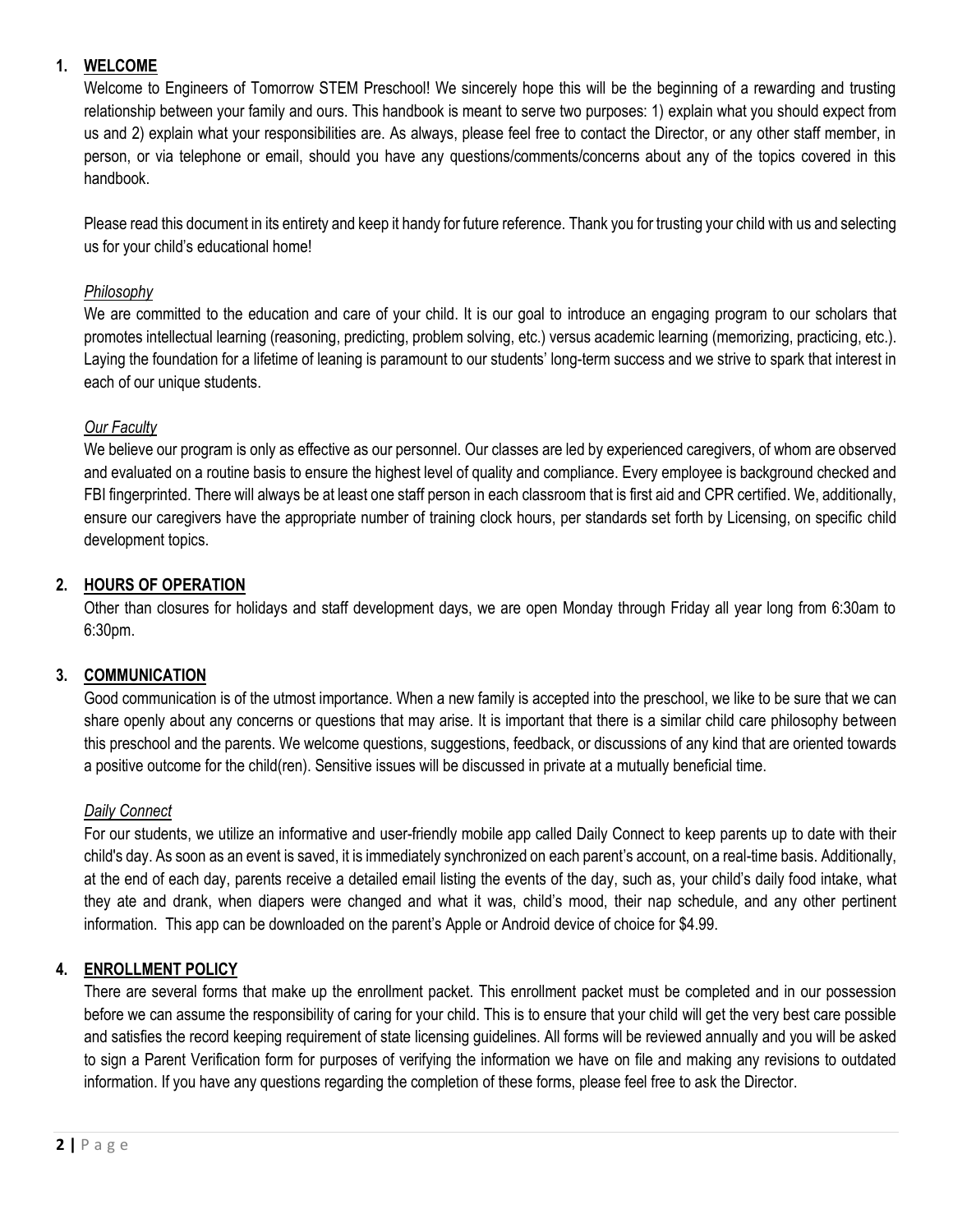Registration fee: there is a *\$50 non-refundable registration fee* per family (this fee amount can change at the Director's discretion). The fee is due upon registration or half can be deferred until the next week's tuition billing. If you terminate child care services and are gone more than 90 days and wish to return to the preschool, you must pay a \$35 re-application fee. There is also a *\$25 annual supply fee*, which helps to cover the costs of our curriculum and other supplies used on a daily basis. Each family will be charged \$25 upon enrollment and on each anniversary of enrollment.

#### <span id="page-3-0"></span>**5. STATE LICENSING REQUIREMENTS**

Engineers of Tomorrow STEM Preschool (EOT) is licensed and complies with all applicable licensing regulations and standards. These standards relate to the preschool, staff, health, safety procedures, nutrition, caregiver to child ratios, and record keeping. We believe that these standards are in the best interest of the children. The preschool is subject to periodic and unannounced inspection by state and city food program and licensing officials. The latest inspection report will be displayed on the cork board hanging on the wall to the right of the front entrance.

If you would like a copy or to view the Child Care Licensing minimum standards, by which we are evaluated, please request a copy from the Director or caregiver on duty at the time of request, or you can access an online copy at [http://www.dfps.state.tx.us/Child\\_Care/Child\\_Care\\_Standards\\_and\\_Regulations/.](http://www.dfps.state.tx.us/Child_Care/Child_Care_Standards_and_Regulations/)

#### <span id="page-3-1"></span>**6. TUITION/PAYMENT PROCEDURES**

Your specific rates will be outlined in your Contract and Rate Agreement. Tuition is payable in advance and is due by the end of business on Friday each week for the following week's care, unless another arrangement has been agreed upon. *Payment may be made by cash, money order or debit/credit card. There will be a late fee of \$10 for failure to pay by end of day on Monday. An additional \$10 late fee (total \$20) will be charged if payment is not made by end of day on Tuesday*. Repeated late payments may be grounds for termination and parents who are more than 2 weeks late on payment will be denied child care until account is made current. We ask you to consider how you would feel if your employer came to you on your expected payday and told you that your paycheck would be delayed?

The success of the preschool depends upon the prompt payment of tuition/fees in order to take care of day-to-day expenses that are encountered. Tuition and fees are computed with the following factors in mind:

- Food, health supplies, craft/activity/curriculum supplies, toys, computers, play equipment and books provided for the children
- Outside play equipment
- Employees' continuing education
- **•** Employee wages and benefits
- Building rent, heat, electricity, telephone and maintenance
- Additional time spent, each day, on record keeping, parent-provider communication, clean up from day care, and shopping trips for food and supplies

#### <span id="page-3-2"></span>**7. ABSENCES**

Tuition is based on enrollment (a reserved space), not on attendance. To maintain a reserved space, fees must be paid during the absence of a child due to illness, holidays, vacation, or for any other reason.

*Parent Vacation: each family is allowed one week of vacation, in which one-half of weekly tuition is due to reserve your child's space at the preschool. If a second week of vacation is taken, a payment equivalent to 75% of tuition is due. No other discounts (ie…sibling discount) will apply. Any additional vacation weeks will be billed at normal weekly rates.*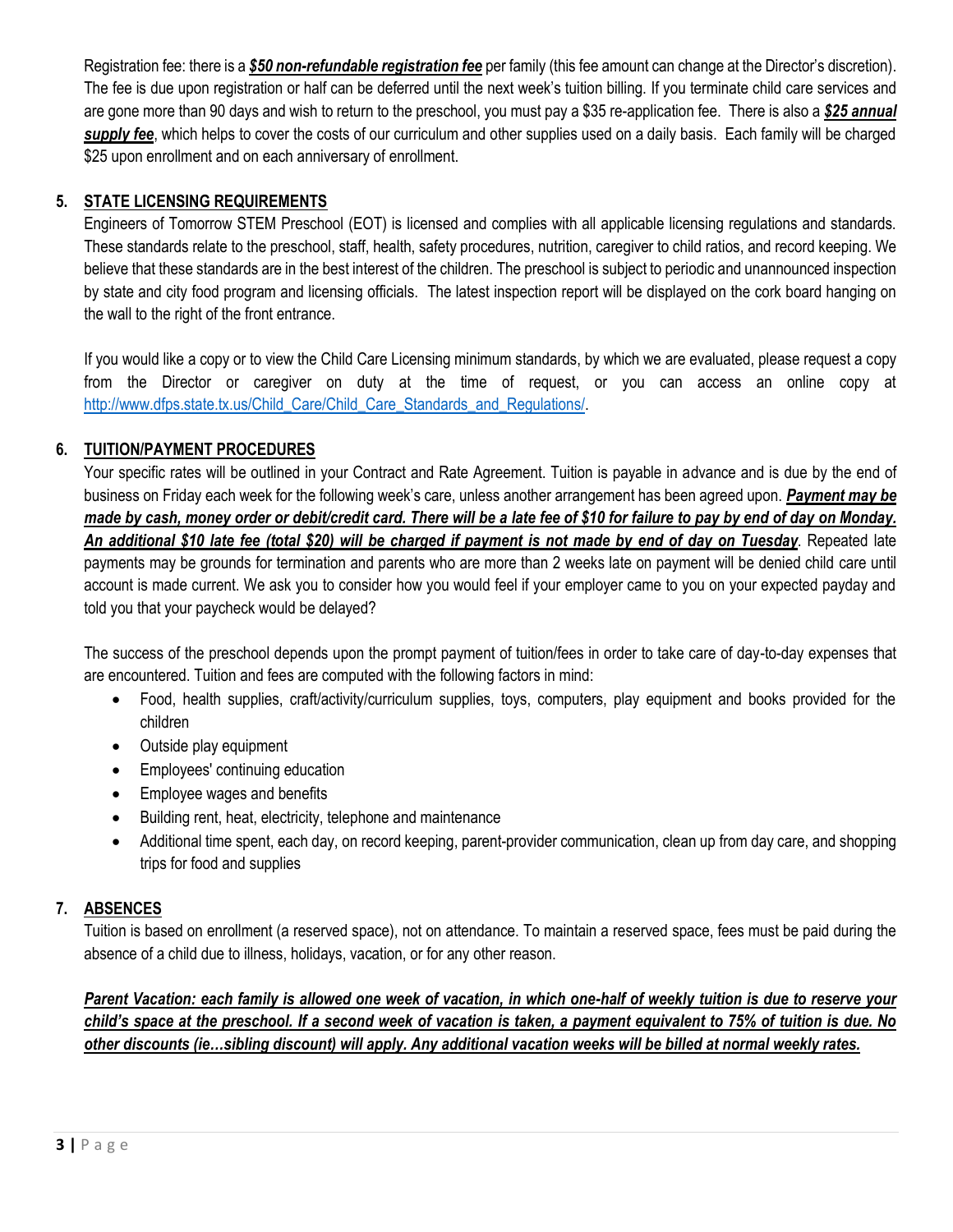#### <span id="page-4-0"></span>**8. PRESCHOOL HOLIDAYS/CLOSURES**

A separate holiday/vacation schedule will be provided supplemental to this document. This preschool follows the Desoto ISD schedule for school closings or delayed openings. A message will be left on the preschool's voicemail notifying parents.

#### <span id="page-4-1"></span>**9. LATE PICK UP FEES**

*A \$1 per minute late pickup fee will be assessed for all children picked up FIVE minutes after each family's agreed-upon pickup time. The fee will increase to \$2 per minute for instances of habitual tardiness (4 times or more).* This must be paid in cash at the time of pickup, or before the child's next regularly scheduled day. This will be strictly enforced, and habitual tardiness may result in termination of services. *Parents are encouraged to contact the preschool as soon as any delays are identified.* 

#### <span id="page-4-2"></span>**10. SCHEDULE OFFERINGS**

We offer full time, part time and drop-in care. Full time is considered four days or more per week. Part time is considered 3 days or less per week. Drop-in care requires 24 hours' notice so that we can plan our schedule accordingly. Add-ons or schedule changes may be accepted to our daily schedule only if there is a position open for that day, and they will be accepted on a first come, first served basis. Please remember that schedule changes of this nature create some disruption to our normal schedule. We would appreciate as much notice as possible (one week is appreciated), so that we can plan for meals, sleeping arrangements, and any changes in activities that may occur.

We maintain an open door policy for parents during preschool hours. This means that parents are always welcome to call or drop in to see their children. We would appreciate your taking into consideration our schedule when dropping in or calling, and remember that visitors usually cause children to react in an excited manner. If you call during the day, please be aware that we may be busy with the children and may not be able to answer the phone. If you would leave a message, we will call you back as soon as possible.

If you ever have any questions/concerns, please feel free to contact our Director via phone, email or in person.

#### <span id="page-4-3"></span>**11. ARRIVALS AND DEPARTURES**

Children are to arrive clean and fed (unless arriving just before a meal time). We will try our best to send your child home with a clean diaper, and would appreciate the same consideration when you drop off.

It is normal for some children to have difficulty separating from parents, or cry when being dropped off. Please make your drop off brief, as the longer you prolong the departure, the harder it gets. A smile, cheerful good-bye kiss, and a reassuring word that you will be back is all that is needed. In our experience, children are nearly always quick to get involved in play or activities as soon as parents are gone.

Please be brief at pick-up times, as well. This is a time of testing, when two different authority figures are present (the parent and the provider). All children will test to see if the rules still apply. During arrival and departure, we expect parents to back up our rules. Please be in control of your child during pick up times.

Please leave your cell phones in your car so that the director, caregiver(s) and your child will have your undivided attention at pick up or drop off time.

Our normal procedure is to release the child only to his/her parents, or someone else the parents designate on the Authorized Pick up and Emergency Contact Form. If someone other than the parent is to pick up the child, please notify us ahead of time. A verbal notice is fine on that day, if this person is on the list of people who are authorized to pick up your child. If the person is NOT on that list, we MUST have written permission to release your child or establish a password that is communicated to us and provided by the authorized party upon pickup. Please inform emergency contacts, or people designated to pick up your child, that if we do not know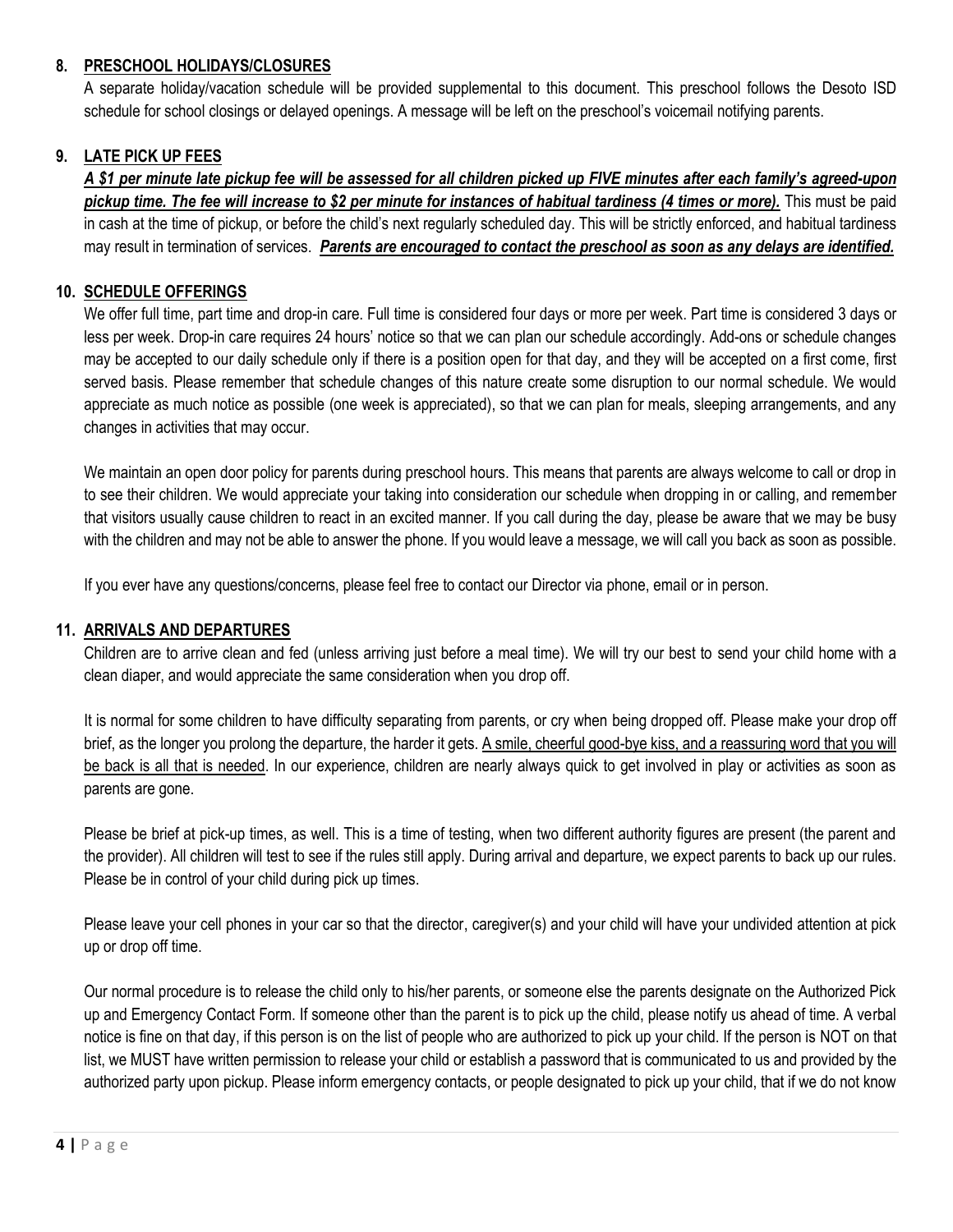them, we will ask for identification. A copy of their license will be made at that time. This is not meant to offend them. This is simply a measure taken for the child's protection. Please be advised that copies of all licenses will remain on file for three months.

#### <span id="page-5-0"></span>**12. CHECK IN/OUT**

It is required by state law that all parents sign their child in and out each day. Every family will be trained on check in/out procedures using the preschool's computer terminal.

All children must be dropped off and signed in by 9am for purposes of obtaining an accurate meal count. If your child arrives later than 9am and there is a legitimate reason (ie…doctor appt) for the tardy arrival, we will need a doctor's note and prior notification so that your child will be included in the meal count. Curriculum instruction begins promptly at 9:00am, so it is important for your child to be present by that time to receive the full benefit of our program. Likewise, breakfast will not be served after 8:45am. If your child is not checked in by that time, we will not be able to offer breakfast to your child.

#### <span id="page-5-1"></span>**13. CLOTHING/ATTIRE**

Children should arrive dressed for play. We like to have fun! Having fun involves outdoor play and lots of messy activities, so make sure that your child is dressed appropriately. Please don't dress your child in nice clothing and expect them to be spotless when you arrive to pick them up. Clothing should be comfortable, seasonally appropriate for outdoor play and not too short (no shorter than 3 inches above the knee) or tight. Make sure to include hats, mittens, boots and coats for cold weather.

For the sake of comfort and safety, keeping in mind that part of your child's day will involve active play, such as running and climbing, the only allowed shoes at the preschool are closed-toed athletic footwear with non-skid, non-marking rubber soles to be worn with socks.

#### <span id="page-5-2"></span>**14. PERSONAL BELONGINGS**

*We prefer that children do not bring toys from home unless it is something that can be shared with the entire group (i.e. books, videos, etc.)*. Little ones have a difficult time sharing with others, and it is even harder with their own special toys. If toys are brought, please note that they may be put away, if they are the cause of disagreements among the children. Exceptions to this policy will be that a child may bring a favorite sleepy toy for naptime only, and toys may be brought for show and tell activities. We are not responsible for any loss or breakage of personal items. All personal items must be clearly marked with the child's name.

#### <span id="page-5-3"></span>**15. SUPPLIES**

Parents must supply the following items to be kept in their child's cubby:

- Diapers, wipes, pull-ups, powders/ointments, binkie (preferably on a binkie string), bottles, bibs, saline drops/gel and nasal syringe, blanket for rest time, and a complete change of clothes (replace when soiled), sunscreen & bug spray
- All personal belongings should be marked with your child's name. Eating utensils, cups and dishes will be supplied. If any of these items are brought, they must be marked with your child's name, to avoid mix-ups with other children

Donations help us keep costs down, so if you have any of the following items on hand and are willing to donate them, it would be greatly appreciated. This is not mandatory.

- Dress up clothing, costumes, jewelry, hats, etc.
- Paper of any kind, brown, white, colored, waxed, foil, etc.
- Crayons, water color paints, or any miscellaneous art supplies, such as fabric scraps, glitter, pipe cleaners, paper plates, etc.
- IDEAS! We welcome any ideas that you may have for fun activities or crafts!!!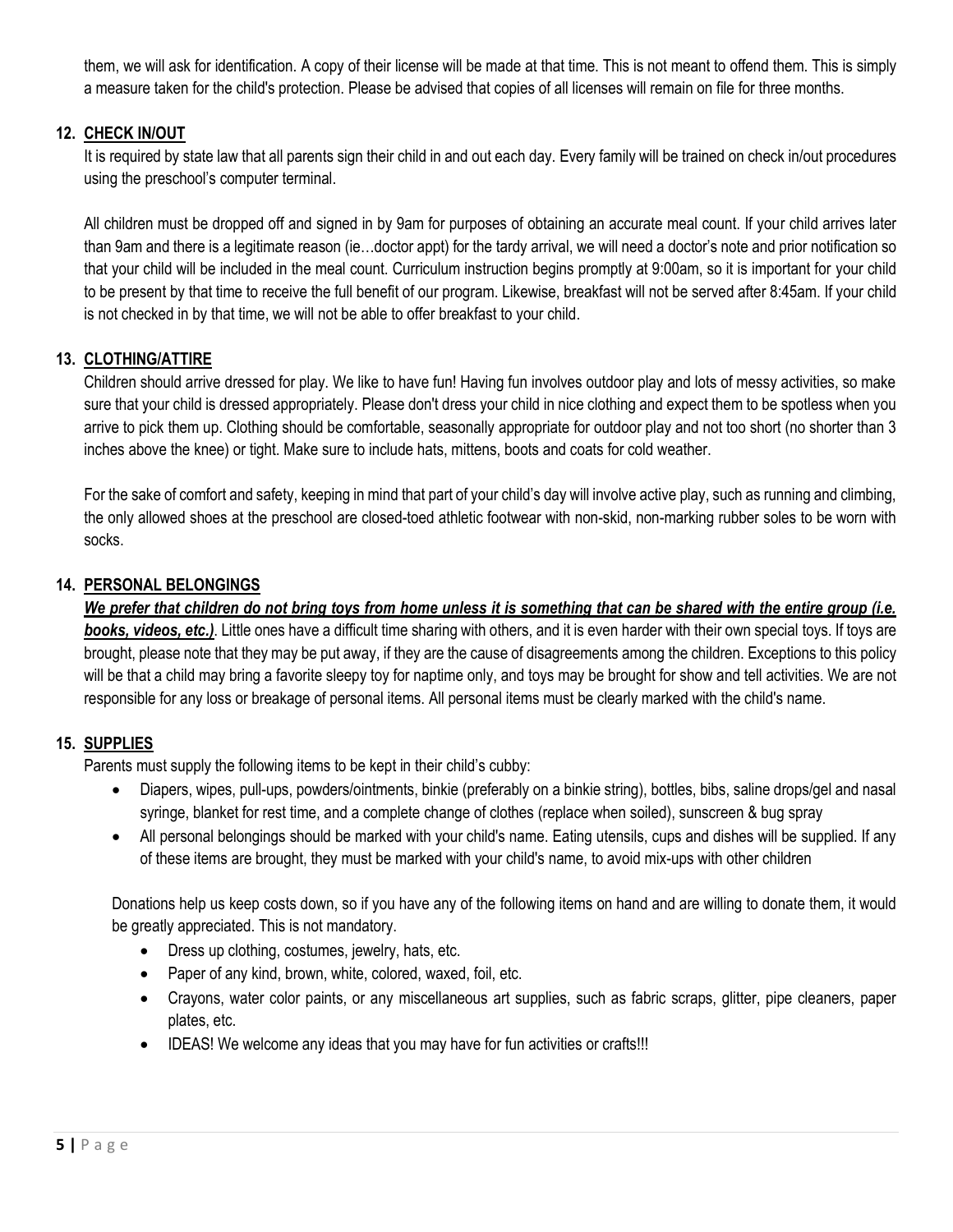#### <span id="page-6-0"></span>**16. INFANTS AND PRE-TODDLER SCHEDULES**

Infants and toddlers will not necessarily follow the same schedule as the preschoolers. Infants are not capable of sitting still for circle time, may need a morning nap and are always fed on demand. Breast feeding infants need to have an adequate supply stocked and properly labeled. Toddlers usually eat meals and snacks on a set meal schedule. *To maintain our daily flow, we require children under 2 years old to be in attendance no later than 9:30am.* We welcome breastfeeding mothers and have a private space for mothers to interact and bond with their children at the preschool.

#### <span id="page-6-1"></span>**17. PRESCHOOL SCHEDULE**

Preschoolers enjoy a structured schedule that allows for flexibility. A schedule helps the day to flow more smoothly and allows the children to anticipate the day's events. We will adhere to our written schedule to the best of our ability. There will be times when we have to make adjustments to the schedule. We appreciate families considering our schedule when picking up or dropping off children. It is better if arrivals and departures do not occur during quiet time (usually between 1-3pm), but when they do, please take note of the fact that children may be sleeping. Come and go as quietly and quickly as possible. Children who arrive during quiet time will be expected to rest or play quietly until the rest period is over.

We thank you for the information you filled out for us regarding your preschooler's individual needs and schedule. It will help us get to know your child better.

The daily activity plans will be posted in each respective classroom.

#### <span id="page-6-2"></span>**18. NAP/QUIET TIME**

There will be a designated nap/rest time each day. All children must nap, rest, read or play quietly during this period. Rest time gives children a much needed break during the day. Without rest time, some children are argumentative in the afternoon, short-tempered with others, and not real happy when they go home in the evening.

Infants nap at varying times and their schedules will be accommodated. Somewhere between 12 and 18 months, children usually drop down to one nap per day. At this time, we will attempt to put them on the scheduled nap/rest period.

#### <span id="page-6-3"></span>**19. INDOOR/OUTDOOR PLAY**

#### *Indoor play*

We provide a variety of age-appropriate toys for indoor play. Toys may be rotated or placed temporarily out of use so that the children do not become bored. Younger children have less-developed organizational skills and can get easily frustrated or upset when there are too many toys to choose from. It is also more difficult for them to help with clean up when there are toys everywhere, because it is so overwhelming to them. For this reason, during free play times, each child may select one or two things at a time to play with. They will be shown how to put those things away before selecting something else.

#### *Outdoor play*

We will be playing outdoors every day that weather permits. Please make sure that your child is appropriately dressed (see Clothing/Attire section) for outdoor play at all times. Our activities will include walks, playground, water play (sprinkler play only…no wading or swimming pools), and others. We do not go outside when the temperature is below 32 degrees (including wind chill), or above 103 degrees (including heat index). We are mandated by state law to take the children outside. Parents who feel that their child is not well enough to participate in outdoor activities must keep them out of care until they are able to participate in all activities.

#### <span id="page-6-4"></span>**20. MEALS**

We participate in the Child and Adult Care Food Program and all meals will be provided at no cost to parents. All parents will be required to fill out the USDA Eligibility Form regardless of eligibility. Any parents who refuse to participate must provide all meals, snacks and drinks.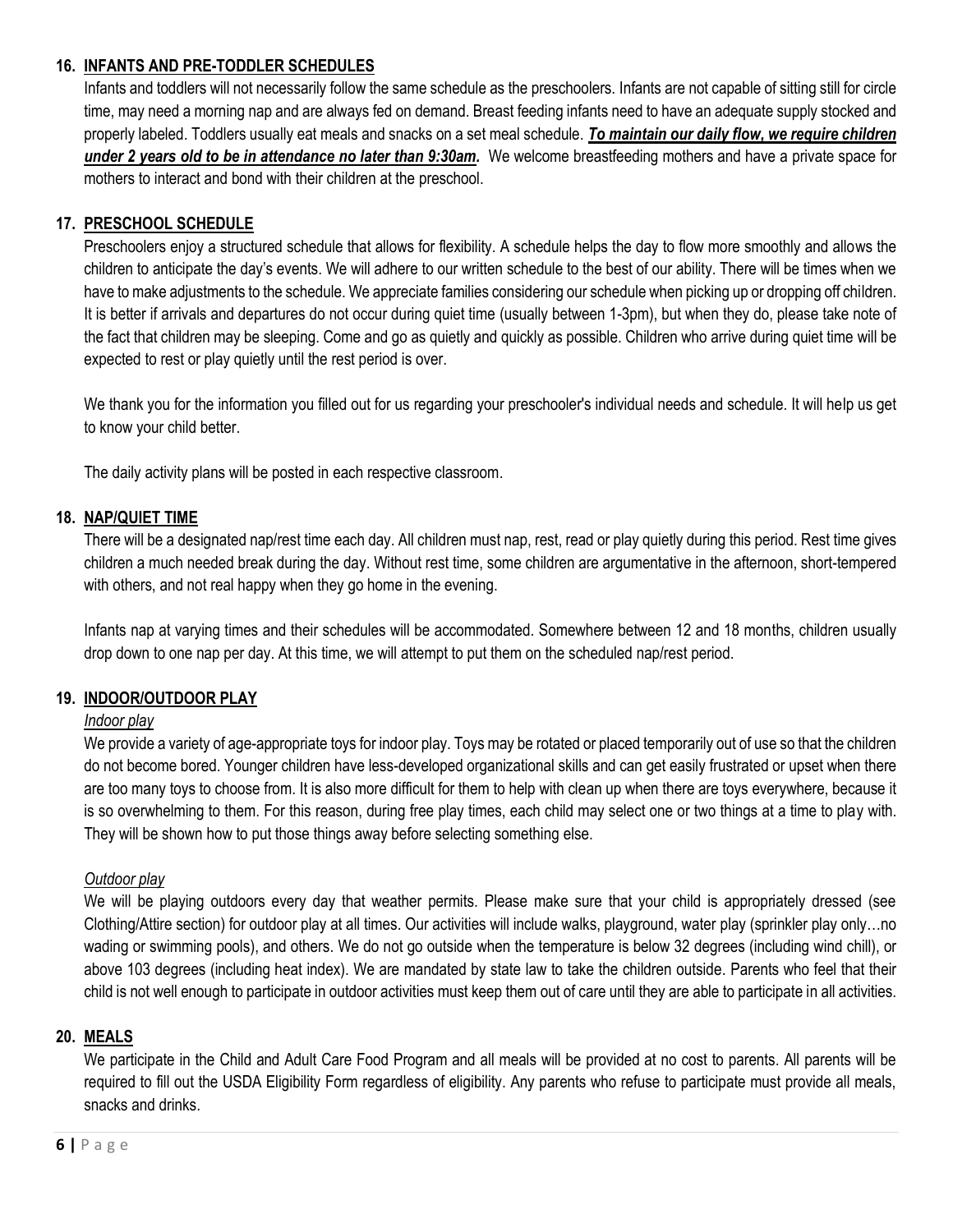As long as this preschool participates in the Child and Adult Care Food Program, all meals will be provided at no extra cost. Meals will consist of breakfast, lunch and afternoon snack. Children who arrive after meal times should be fed before they arrive. Menus will be posted on the bulletin board just inside the door. Copies of the menu are provided to parents upon request. We prefer that children do not bring food, drinks, etc. from home unless requested. We will honor a parent's religious or philosophical objections to a menu item and the parent can substitute any objectionable item with an item from home.

It is our belief that infants should be fed on demand. If parents have another feeding schedule in mind, we will need to discuss, so that the infant's needs will be adequately met.

If your child has allergies, and requires a modified diet, we must be notified of this in writing. We will need to have a physician's written instructions describing any foods the child is not permitted to eat. An appropriate substitution will be made, if possible. If a child has so many allergies that he/she cannot eat from our menu, we may require the parents to provide his/her lunch and snacks. We never force a child to finish what is on his/her plate, but we do encourage each child to try one or two bites of everything. All eating patterns will be communicated to the parents.

#### <span id="page-7-0"></span>**21. CLEANLINESS/HYGIENE**

We do our best to maintain strict cleanliness and hygiene standards. Children's hands are washed before and after meals and after toileting. We use paper towels for drying hands, so children do not have to use the same towel. If parents provide a toothbrush and toothpaste, teeth will be brushed as well. All employees are required to wash their hands frequently and also use antibacterial gel. Infants sleep in separate cribs or pack and plays, with clean sheets used only by them. Beginning at toddler age, a cot will be assigned to your child that only your child will use. The cot and sheet will be sanitized/washed weekly (unless soiled, then they are washed as often as necessary).

Children use separate cups, plates, bowls and eating utensils that have been thoroughly washed. High chair trays, etc. are disinfected after each use. We disinfect toilet seats and clean potty chairs between each use.

#### <span id="page-7-1"></span>**22. FIRE DRILLS**

We are required by state law to do one fire drill per month. We vary the time of day to help the staff and children prepare to evacuate the building quickly and safely. We will not do fire drills when the temperature is below 32 degrees or above 103 degrees. Pack and ply cribs with wheels are used to transport infants and non-walking toddlers to the emergency meeting area. Fire drills will last approximately 3 minutes.

Upon enrollment, along with a copy of this document, each family will receive a copy of the preschool's Emergency Preparedness Plan.

#### <span id="page-7-2"></span>**23. TOILET TRAINING**

When you feel your child is ready for toilet teaching, we ask that you begin this teaching at home during a weekend or vacation. We will follow through and encourage your child while in our care. The child must be showing signs of readiness. When a child is ready, the process should go pretty quickly. The child must be kept in pull-ups or panties/underwear at all times. Putting a child in diapers part time, and training pants part time, can be confusing and delay the training process. Please keep in mind that the activity level here can distract your child from responding to an urge to use the potty, more so than at your home. Therefore, we may continue to use diapers or pull-ups until your child can and will announce that he/she must use the bathroom (not just at home, but here, as well) and can control his/her bladder and bowels for a few minutes beyond that announcement.

Parents need to supply pull-ups and/or panties/underwear, plus a couple of extra changes of clothing each day (including socks  $\circledcirc$ ).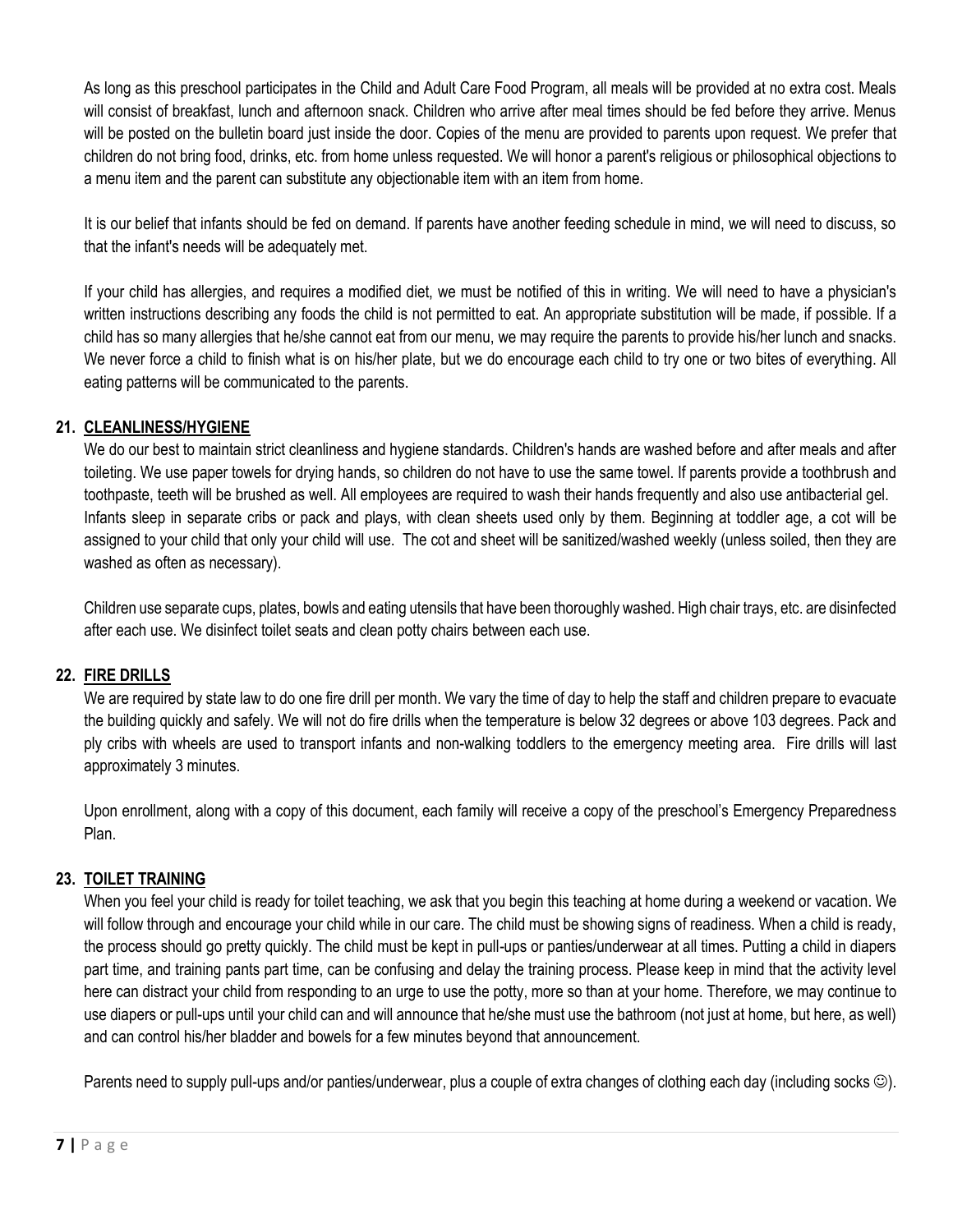During toilet training, we ask that the child be dressed in "user friendly" clothing, as much as possible. The best items are shorts and pants with elastic waists, or dresses. Try to avoid really tight clothing, pants with snaps and zippers, and overalls. These are difficult for children to remove "in a hurry".

#### <span id="page-8-0"></span>**24. PARENTAL INVOLVEMENT**

There will be times and ways you can get involved in your child's preschool experience. You are welcomed and encouraged to participate in any or all of these. Some examples of ways to be involved include:

- Lending objects for units of study
- Coming and talking about your job, when asked
- Helping your child at home with the concepts we are studying here (see monthly newsletter)
- Helping your child prepare for "Show and Tell"
- Helping to provide treats or other items for our parties

#### <span id="page-8-1"></span>**25. ACTIVITIES/CURRICULUM**

EOT offers a structured, professionally planned preschool curriculum designed to be used in child care centers. This on-going preschool program is offered Monday through Friday and is both entertaining and educational. Your child will enjoy activities ranging from art and craft projects to games, songs, finger plays, storytelling, creative dramatics, exercises, science, shapes, numbers, colors, alphabet, and much more through various monthly themes. Some of these projects will be taken home to share with you, and others will be group activities that you can ask about. We know that children learn best by "doing". Therefore, the activities the children participate in are developmentally appropriate, concrete, hands-on, and most of all fun, because we believe that learning is an exciting experience. This curriculum fulfills the Head Start Domain Elements, Standards, and Indicator Guidelines and is consistent with the National Association for the Education of Young Children Guidelines for curriculum content.

Our main objective is to have fun, improve social skills, and encourage creative expression. We will utilize a variety of activities to accomplish this goal. Free play, computer programs, reading, arts and crafts, music/singing, dancing, dramatic play/pretend, puzzles, and educational TV/videos are just some of the activities we will be doing.

Music helps to develop young brains and will play a strong role in day-to-day activities. We may have special music activities and may also play music during other activities, for example, during arts and crafts or meal times. Some of the music we will be using may include, classical, children's songs (by a variety of artists), foreign language tapes and others.

Children of all ages will be taught age appropriate curriculum daily. Our educational program is an advanced learning program and infuses lots of different uses to technological media, along with infusions of science, math and engineering concepts.

Television will be used as a tool to help children unwind and relax. We usually watch no more than one hour of television per day, and some days, none at all. The exception may be on rainy days, or if we are having a particularly difficult day. Viewing will be limited to PBS/Nickelodeon and child-friendly, educational-style videos, etc. We carefully screen everything the children watch and watch along with the children to help reinforce lessons learned during viewing. We avoid any type of graphic images, potentially frightening images, unpleasant language, or anything of that nature, as we believe that young children are extremely impressionable. We prefer to err on the conservative side when choosing appropriate viewing.

#### <span id="page-8-2"></span>**26. PRESCHOOL RULES**

There are certain preschool rules that all children will be taught and expected to follow. This is for the safety and well-being of everyone. In addition, we realize that we must expect a certain amount of wear and tear where children are concerned.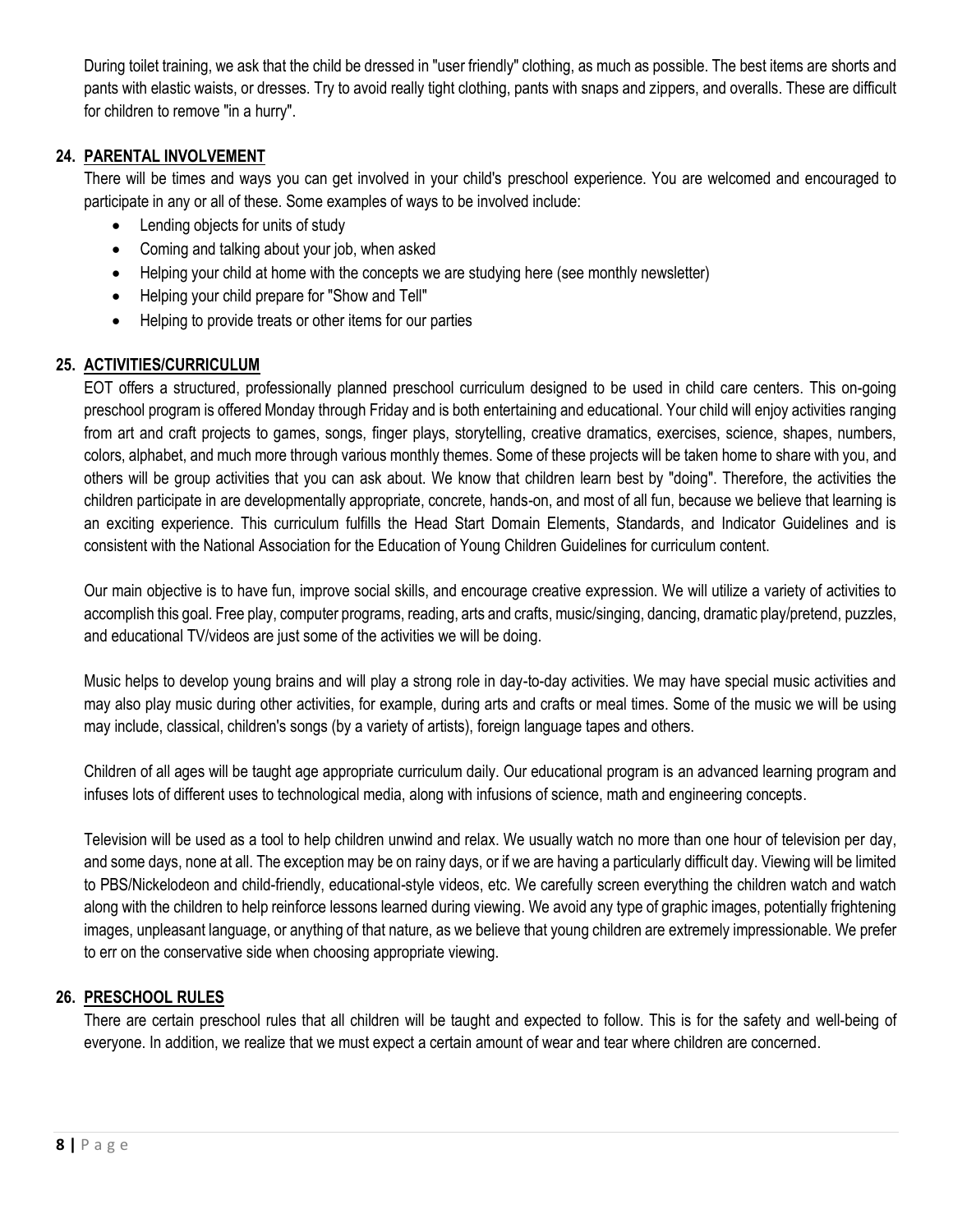There will be no running permitted in the preschool. Hitting, pushing, biting, grabbing, kicking, spitting, or pinching other children/infants/adults will NOT be allowed. No standing or climbing on chairs or tables. There will be no use of obscene, derogatory or disrespectful language.

Children may not walk around the preschool with food, cups or bottles. Respectful treatment of other people and all property, toys, and furniture is expected. Willful destruction of property will be charged to the parent at the cost to replace the item. Please support us in the enforcement of these rules, in order to create a better environment for all.

No smoking is permitted on the premises as per state law; this included parents and staff.

#### <span id="page-9-0"></span>**27. REPORTING REQUIREMENTS**

As a day care center provider, we are mandated reporters to the Department of Family and Protective Services if we feel a child is being abused or neglected. We utilize the hotline (1-800-252-5400) to report incidents in a timely manner. Always be sure to let your director know when you drop your child off if he/she has any unexplained cuts or bruises. We document any and all instances of children that come to the preschool with injuries.

If you ever feel that our preschool is not operating in a safe manner, please bring the matter to our attention. If you desire a copy of the state licensing guidelines, we will be happy to supply you one. We are proud to say we do our best to follow state licensing guidelines to the letter. Our staff is highly trained in knowing and complying with all applicable state and local laws. DFPS can be contacted using their local number at 214-951-7902, and additional information can be obtained by visiting the agency's website at [http://www.dfps.state.tx.us/child\\_care/default.asp.](http://www.dfps.state.tx.us/child_care/default.asp)

#### <span id="page-9-1"></span>**28. DISCIPLINE**

We maintain a positive discipline policy, which focuses on prevention, redirection, love, consistency and firmness. We stress two main patterns of behavior: respect for other people and respect for property. The children are explained the rules of the preschool frequently, so they are all familiar with the guidelines. Please keep in mind that there WILL be disagreements between children. Young children have a hard time expressing their feelings. Sometimes they hit, throw toys, bite, etc. We will try to prevent problems, redirect when appropriate, discuss inappropriate behavior, encourage making amends when offense involves another person, and sometimes withdraw privileges based on the principle of "natural consequences". An example might be where a child is misusing a toy then he/she will not be allowed to play with the toy for a period of time. The use of time outs will be rare except when a brief cooling off period is needed. Sometimes when children are fighting or throwing toys, we will put the toy in a short time out, and then bring it back into circulation a little later. This seems to work better than giving the child a time out.

Overall, and in summary, the following procedures will be followed:

- 1. Positive Reinforcement: The child will be encouraged when he or she is demonstrating acceptable behavior.
- 2. Redirection: The child is redirected to another activity and given an opportunity to try again at another time.
- 3. Time-Out: The child is separated from the group for an age appropriate amount of time in the preschool's Thinking Corner (one minute per one year of age). This technique is only used when a child repeatedly will not follow our directions or listen to our words, is exhibiting temper tantrum type behavior, or hurting one's self, others or equipment. When the child shows that he or she is ready to demonstrate acceptable behavior, they are encouraged to join the rest of the group to try again. Children in the Thinking Corner will be allowed to look at a book and work a puzzle quietly until their time is up, but will NOT be required to sit facing the wall.
- 4. Last Resort: When a child's behavior is continually upsetting or dangerous to others, a conference will be called with the parents. If the problems cannot be resolved, arrangements will have to be made for the child to go elsewhere for care.

Under NO CIRCUMSTANCES, will there be any spanking, physical abuse, verbal abuse, name calling or isolation used. Neither food nor sleep will ever be withheld from children as a means of punishment.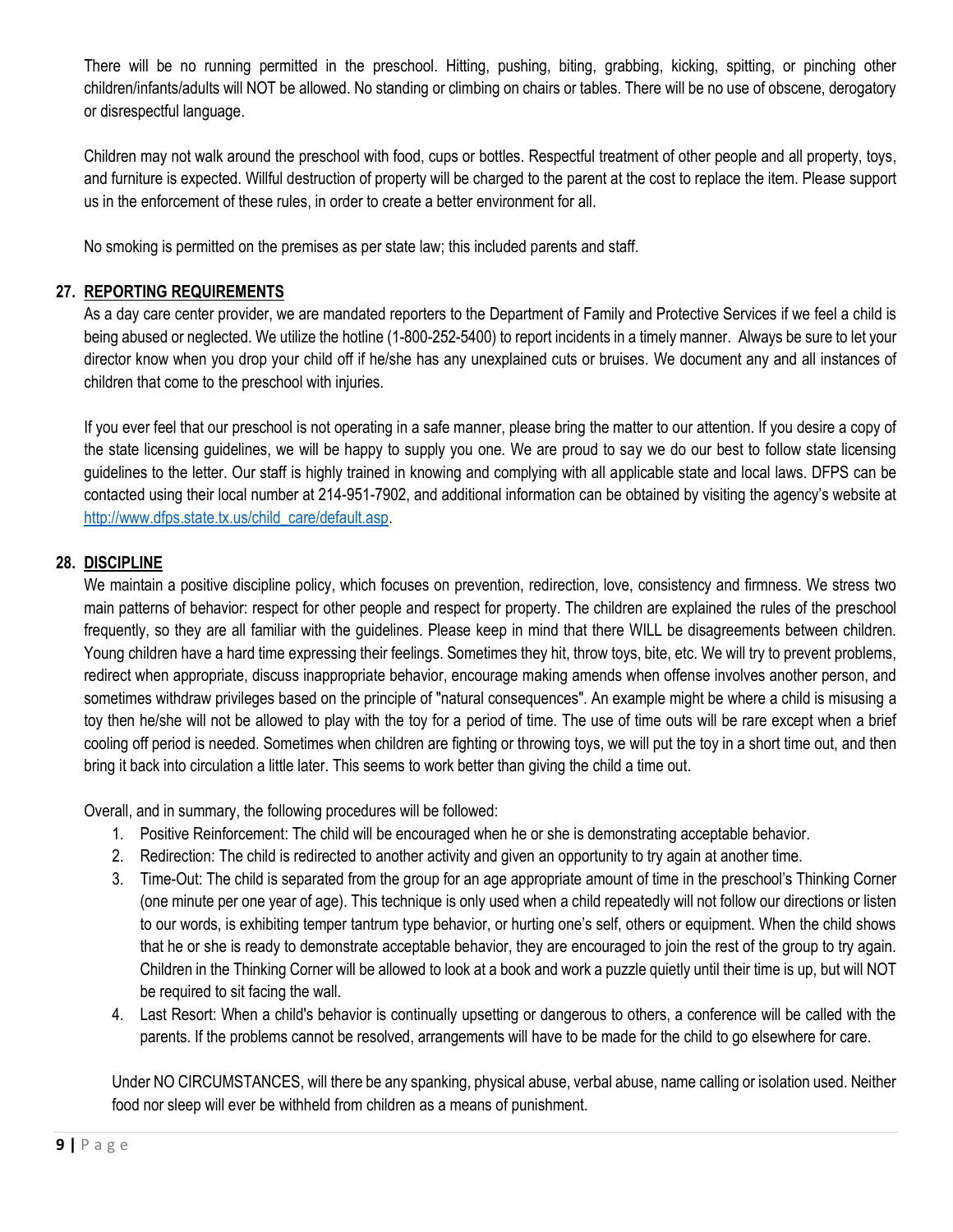If a discipline problem arises that does not respond to the above mentioned techniques, we will hold a conference with the parents. Together, we will try to find a solution. You may be called to remove your child if his/her behavior prevents us from being able to properly care for the other children. If the problem continues, other arrangements for the care of the child will have to be made, for the safety and well-being of all.

#### <span id="page-10-0"></span>**29. ILLNESS**

Sick Child Policy: Under no circumstances, may a parent bring a sick child to the preschool, if the child shows any signs of illness (see SYMPTOMS REQUIRING REMOVAL OF CHILD FROM DAY CARE), or is unable to participate in the normal routine and regular day care program. Sick children will expose all children and staff members who they come in contact with. These people can in turn expose the other children. Sick children want care from their parents in the comfort of their own homes. If other children become ill due to exposure to your sick child, either because he/she was returned to day care before full recovery or because he/she was not picked up promptly upon notice of becoming ill, other parents will be unnecessarily inconvenienced. *Because this is disruptive to other children and their families, your cooperation on this issue is extremely important*.

Every effort is taken to reduce the spread of illness by encouraging hand washing and other sanitary practices (see Cleanliness and Hygiene). If your child is unable to participate in the normal activities of the preschool (including being able to play outside), then your child MUST stay home.

Children will be visually screened when they arrive in the morning. In the event a child becomes ill and needs to be picked up, the parent(s) will be called and are expected to come pick the child up within one hour (60 minutes). If the parent(s) cannot be reached, or have not arrived within an hour, the emergency contact person will be called and asked to come pick the child up.

For the benefit of our staff and other children in our care, a sick child will not be permitted to return to care for 24 hours after condition has returned to normal. The child may return 24 - 48 hours (depending upon the illness) after they have received the first dose of an antibiotic. If a child receives an antibiotic for an ear infection, he/she may return to day care immediately if he/she has been free of other symptoms mentioned for at least 24 hours. If you aren't sure about whether or not to bring your child to care, please call us to discuss prior to drop off. Allergy related symptoms, and non-communicable illnesses do not require exclusion if you have a note from your doctor.

#### *Symptoms requiring removal of child from day care:*

- Fever: Fever is defined as having a temperature of 100°F or higher taken by swiping the thermometer across the forehead or 101°F taken orally. A child needs to be fever free for a minimum of 24 hours before returning to care, that means the child is fever free without the aid of Tylenol®, or any other fever reducing substance.
- Fever AND sore throat, rash, vomiting, diarrhea, earache, irritability, or confusion
- Diarrhea: runny, watery, bloody stools, or 3 or more consecutive loose stools
- Vomiting: 2 or more times in a 24 hour period
	- $\circ$  Note: please do not bring your child if they have vomited during the night
- Breathing trouble, sore throat, swollen glands, loss of voice, hacking or continuous coughing
- Runny nose (other than clear), draining eyes or ears
- Frequent scratching of body or scalp, lice, rash, or any other spots that resemble childhood diseases, including ringworm
- Child is irritable, continuously crying, or requires more attention than we can provide without hurting the health, safety or well-being of the other children in our care.

Just a note: Many times our child care may get blamed for the illness of a child, meaning that we have "allowed" sick children to come to the preschool. Parents may not stop to think that when sick children are brought to the preschool, our entire staff is also at risk of exposure. How would you feel if another parent brought their sick child and exposed your child? *We STRESS this again -- if*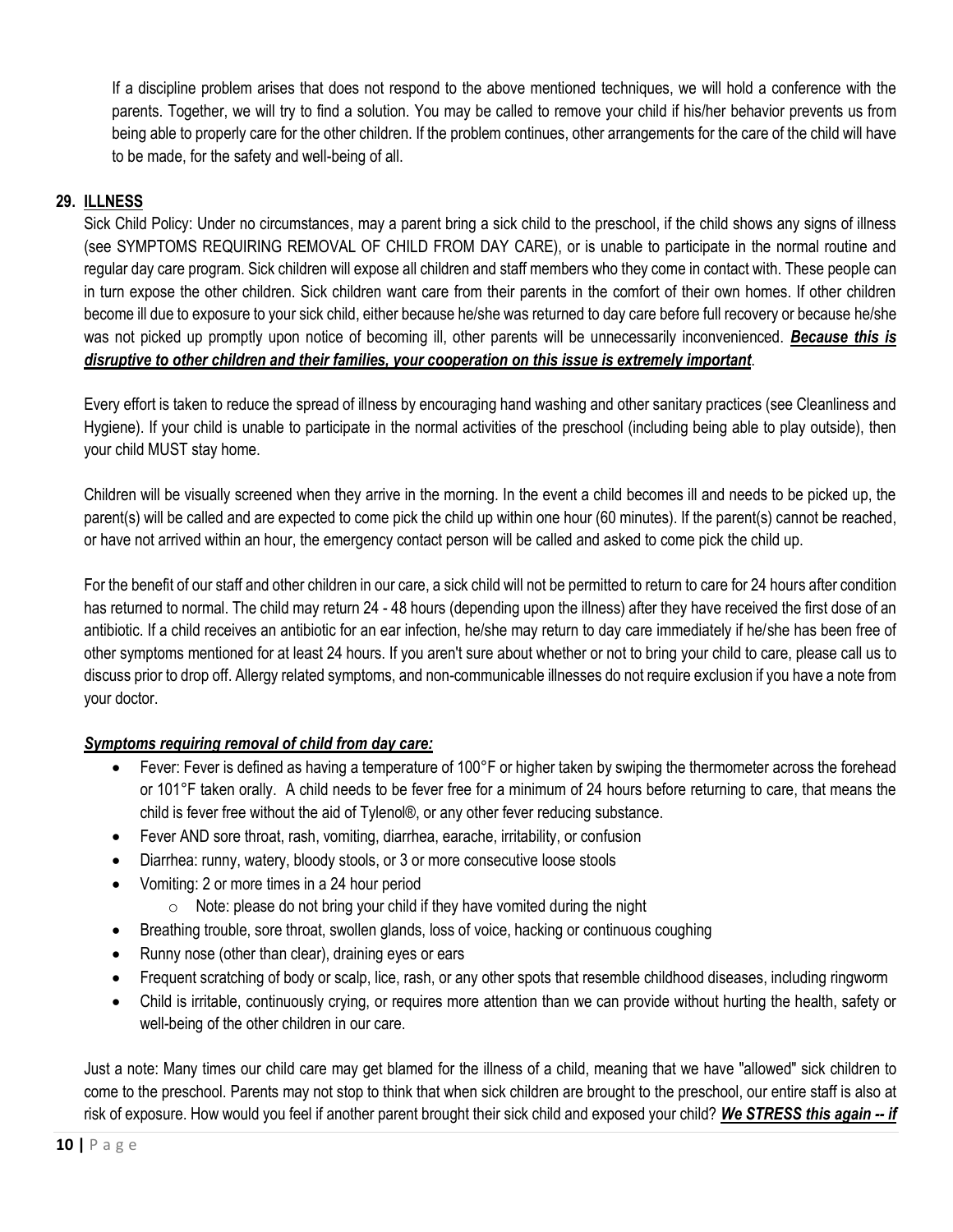*you are not sure whether or not it is okay to bring your child, please call ahead to ask us*. We may require a doctor's decision as to whether or not the child is contagious. We appreciate you cooperation in this matter.

We are required to communicate breakouts of some illnesses and conditions to the CCL (ie…lice, seizures, ringworms, chickenpox, measles, etc.).

*If your child is out for an entire week due to sickness, we will discount tuition by 25%. This is a COURTESY unique to this preschool. As previously mentioned in this document, tuition is based on enrollment (a reserved space), not on attendance. To maintain a reserved space, fees must be paid during the absence of a child due to illness, holidays, vacation, or for any other reason. Any additional weeks of absence related to illness will be billed at normal weekly rates.*

#### <span id="page-11-0"></span>**30. MEDICATIONS**

Parents will provide any medications needed by the child, including over-the-counter and prescription medicine. Written authorization is needed for us to administer ANY medication, prescription or over-the-counter. NOTE: All medicines must be in their original container with pharmacist's or manufacturer's label, child's name, dosage instructions, current date, name of medication, and times to be administered clearly written.

#### <span id="page-11-1"></span>**31. MEDICAL EMERGENCIES**

Minor bumps and scratches are inevitable, but we make every effort to keep the children safe through supervision and childproofing. Minor injuries receive appropriate first aid, and if an emergency injury or illness occurs, you will be contacted as soon as possible. If necessary, your child will be taken to the nearest hospital where you will be asked to meet us. If you are not going to be at your usual place of employment, or at home, please make sure that we have a number where you can be reached. We are required to notify CCL if there is an incident that requires any child in our care to be seen by a healthcare professional.

Parents are responsible for all costs involved in emergency medical treatment, including emergency transportation, if required. The owners of the preschool will not be held liable for any sickness/injury of either parent/guardian or child while on these premises.

#### <span id="page-11-2"></span>**32. TERMINATION POLICIES**

We reserve the right to terminate a child for the following reasons (but not limited to):

- Failure to pay
- Routinely late picking up your child
- Failure to complete the required forms
- Lack of parental cooperation
- Failure of child to adjust to the preschool after a reasonable amount of time
- Physical or verbal abuse of any person or property
- Our inability to meet the child's needs
- Lack of compliance with handbook regulations
- Serious illness of child
- Lack of respect from child for rules, school property and staff

We appreciate as much advance notice as possible when terminating, and will give the same courtesy in return. Parents are required to give two weeks written notice when they decide to terminate child care. The two weeks will be paid in full, regardless of whether or not the child is in attendance.

We will give two weeks' notice of termination for which full tuition is due, whether or not the child is in attendance. The provider reserves the right to give written notice of immediate termination where there are extreme circumstances that affect the well-being of the provider or other children in attendance.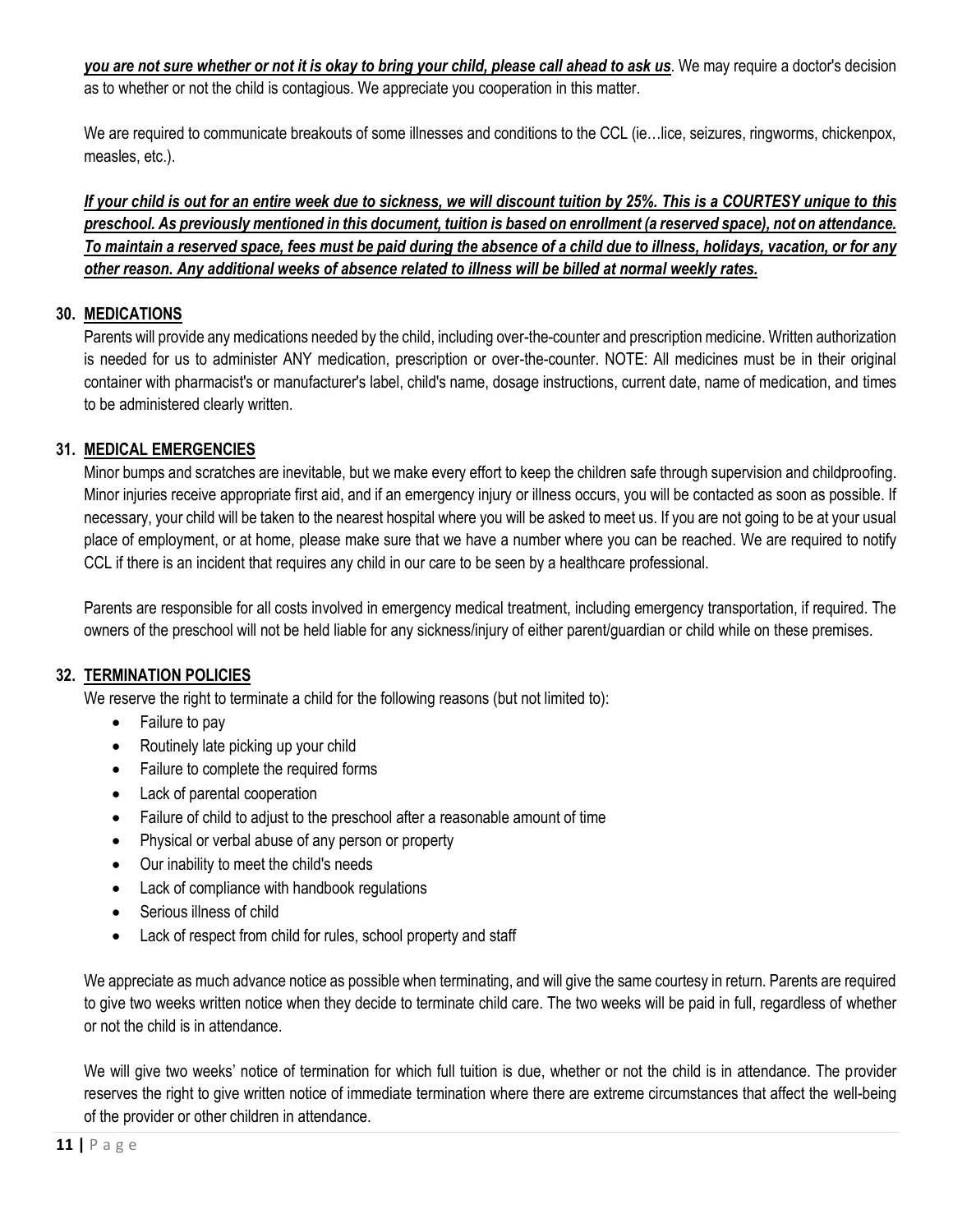Anyone who terminates care and has a balance that is outstanding will need to have the account settled within 30 days. All accounts not settled within 30 days will be turned over to a collections agency regardless of amount owed. All accounts turned over to collections will have a \$20 per week late fee plus 35% collections fee added to amount due.

#### <span id="page-12-0"></span>**33. GANG-FREE ZONE**

This is to inform parents/guardians that EOT is within a gang-free zone. This means that, under the Texas Penal Code, any criminal offenses related to organized criminal activity occurring within a 1,000 feet perimeter of this preschool are subject to harsher penalty.

#### <span id="page-12-1"></span>**34. HEALTH AND IMMUNIZATION RECORDS**

State licensing standards require specific medical and immunization information, including documentation of current negative TB test results (not required in all counties), to be on file for each child upon enrollment and at the beginning of each school year thereafter, with the exception of children enrolled in our after-school programs. DFPS audits our records regularly. **Your child will be excluded from attendance at this facility if this information has not been submitted, is not current or is incomplete.** When your child receives an immunization, it is very important for you to give us a copy of the documentation from your health care provider in order to keep your child's records up-to-date.

State regulations also require that all children who are four years or older by September 1<sup>st</sup> of each year must have a vision and hearing screening. We must have a copy of each screening in your child's file.

#### *Employee Requirements*

EOT's employees are required to have certain immunizations (Influenza, Hepatitis A and Pertussis), unless basis for exemption has been provided to the Director. Each member of our staff is required to provide exemption support or obtain necessary immunizations within 10 business days of employment. Documentation must be provided to be kept in the employee's personnel file. If employee fails to obtain necessary immunizations, the following disciplinary actions will ensue: 1) employee will be placed on non-paid leave until immunizations have been obtained, up to 5 business days, and 2) if immunizations are not obtained during unpaid 5 business day grace period, the employee will be terminated.

An employee can obtain exemption for either of these two reasons: 1) the employee has a medical condition that CDC has recognized has having contraindications or precautions, and/or 2) state exemption form has been filed with the state for reasons of conscience, including a religious belief. All employees are required to protect the children from exposure to disease and, when needed, will use protective medical equipment (ie…gloves, masks) to deter the spread of communicable diseases. This is especially critical for those employees that have filed an immunization exemption with the state or for those that are in their 30-day probationary period.

TB immunizations are not required for employees in the City of Desoto.

#### <span id="page-12-2"></span>**35. CHILD ABUSE AND NEGLECT**

EOT trains its employees on the prevention, recognition and reporting requirements for child abuse situations. This training is required to be completed prior to directly caring for children and each subsequent year of employment. This training includes opportunities for feedback and a written questionnaire to insure an understanding of the information presented. We will inform parents of information on child abuse and neglect prevention methods as well as warning signs of abuse for our employees and parents through the following methods: memos, monthly newsletters, and on the center website. The information provided might include local child advocacy websites that give extensive information for preventing and /or detecting abuse.

Parents of children who are/have been victims of abuse or neglect should contact the local child advocacy center, child protective services or law enforcement to obtain assistance and intervention. A list of your community child advocacy websites or other information on child abuse can be obtained from your Center Director.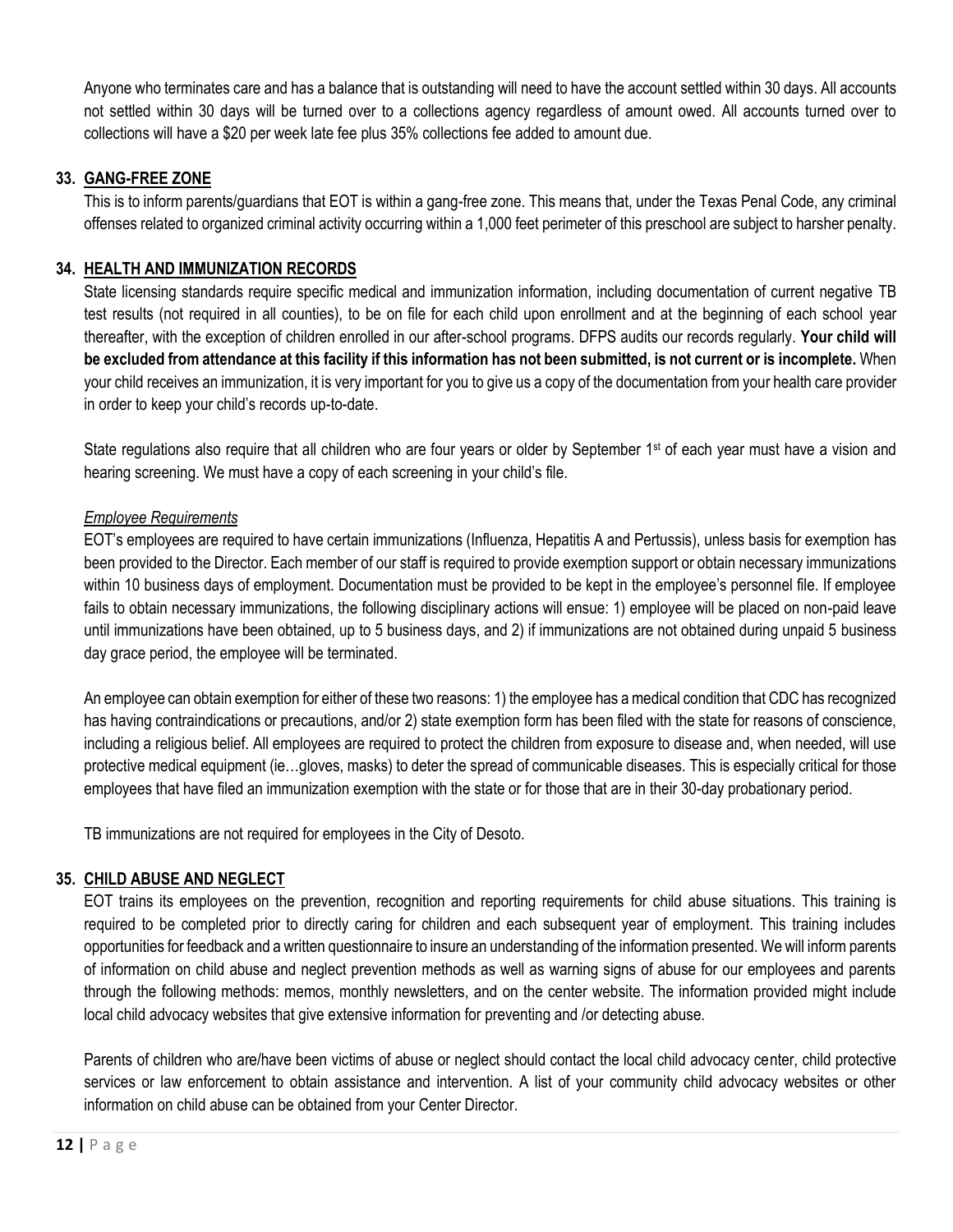#### <span id="page-13-0"></span>**36. ANNUAL TRAINING REQUIREMENTS**

All employees are required to attend pre-service training in order to familiarize them with the center's operational policies. On an annual basis, all employees are required to obtain 24 clock hours of training pertaining to certain topics, including but not limited to, child growth and development, guidance and discipline, teacher-child interaction, abuse and neglect, and diversity. Our Director is required to obtain 30 clock hours of training as well.

#### **37. REVISIONS TO HANDBOOK AND CONTRACT**

<span id="page-13-1"></span>There will be a yearly revision to this handbook and the accompanying contract. All families will sign a new contract each year. We reserve the right to make changes in rates and policies as we deem necessary. You will be notified, in writing, of any changes that may occur. Every attempt will be made to give at least two weeks' notice of changes.